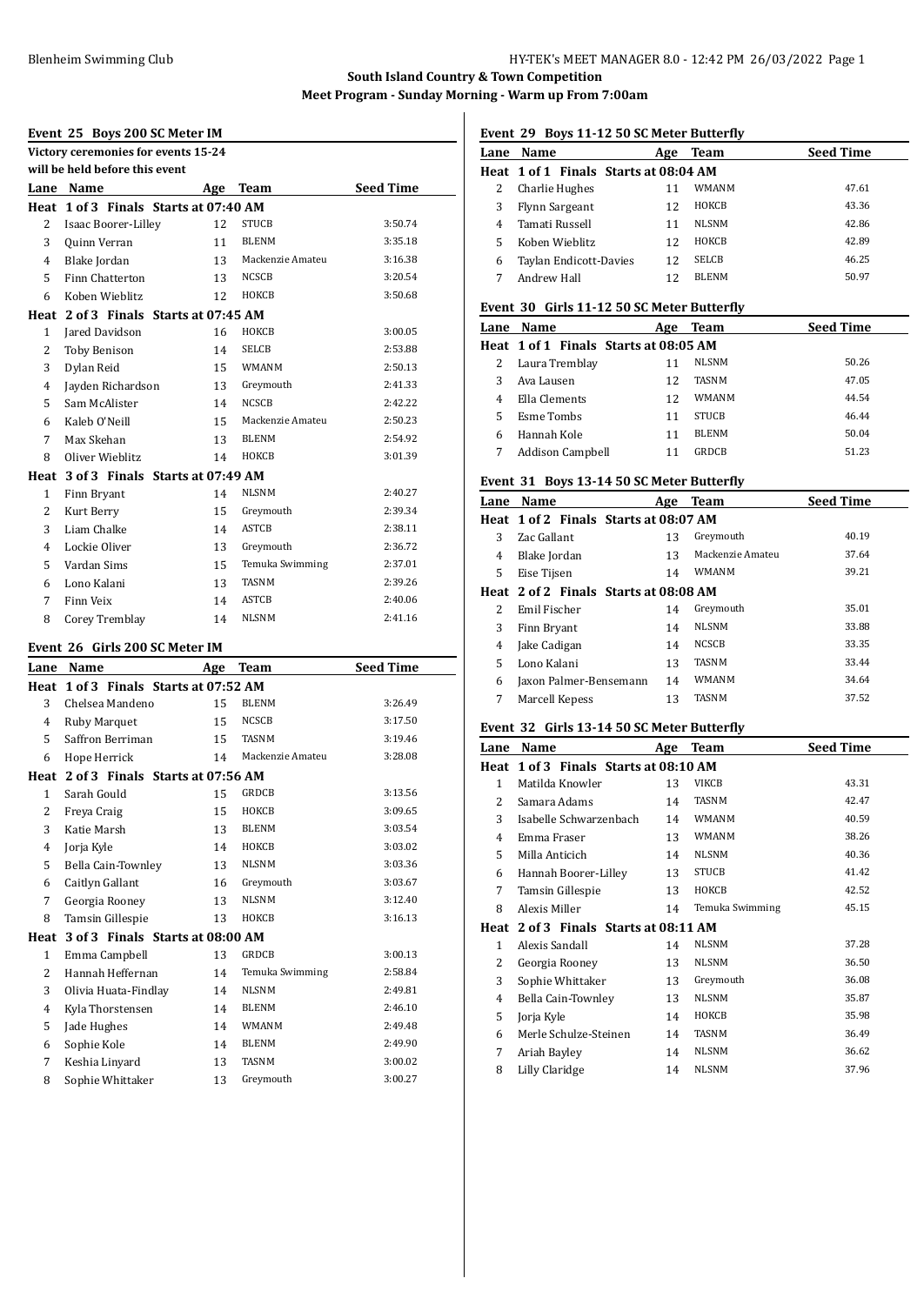### **Heat 3 Finals (#32 Girls 13-14 50 SC Meter Butterfly)**

| 1           | Carys McNabb         | 13 | <b>BLENM</b> | 35.51 |
|-------------|----------------------|----|--------------|-------|
| $2^{\circ}$ | Charli Grenfell      | 13 | <b>NLSNM</b> | 35.17 |
| 3           | <b>Tegen Stewart</b> | 13 | <b>NLSNM</b> | 34.17 |
| 4           | Kyla Thorstensen     | 14 | <b>BLENM</b> | 33.56 |
| 5.          | Rosie Goomes         | 13 | <b>NLSNM</b> | 34.06 |
| 6           | Rebekah Provis       | 13 | HOKCB        | 34.93 |
| 7           | Olivia Huata-Findlav | 14 | <b>NLSNM</b> | 35.40 |
| 8           | Shakayla Brown       | 13 | HOKSL        | 35.57 |

#### **Event 33 Boys 15 & Over 50 SC Meter Butterfly**

| Lane | Name                                  | Age | <b>Team</b>      | <b>Seed Time</b> |
|------|---------------------------------------|-----|------------------|------------------|
|      | Heat 1 of 2 Finals Starts at 08:14 AM |     |                  |                  |
| 3    | Lucas Masters                         | 15  | HOKCB            | 39.08            |
| 4    | Jared Davidson                        | 16  | HOKCB            | 34.25            |
| 5    | Harrison Bentley                      | 15  | <b>SELCB</b>     | 34.52            |
|      | Heat 2 of 2 Finals Starts at 08:15 AM |     |                  |                  |
| 2    | Kaleb O'Neill                         | 15  | Mackenzie Amateu | 32.52            |
| 3    | Jacob Satherley                       | 16  | WMANM            | 31.58            |
| 4    | Jack Boorer-Lilley                    | 15  | Temuka Swimming  | 30.68            |
| 5    | Dylan Reid                            | 15  | WMANM            | 31.37            |
| 6    | Talisker Dougan                       | 16  | <b>NCSCB</b>     | 31.75            |
| 7    | Finn Russ S14/Sb14/Sm14               | 15  | NLSNM            | 32.97            |

### **Event 34 Girls 15 & Over 50 SC Meter Butterfly**

| Lane | Name                | Age                                   | <b>Team</b>      | <b>Seed Time</b> |
|------|---------------------|---------------------------------------|------------------|------------------|
|      |                     | Heat 1 of 2 Finals Starts at 08:16 AM |                  |                  |
| 3    | <b>Ruby Marquet</b> | 15                                    | <b>NCSCB</b>     | 41.46            |
| 4    | Caitlyn Gallant     | 16                                    | Greymouth        | 36.66            |
| 5.   | Keita McKay         | 15                                    | WMANM            | 41.11            |
|      |                     | Heat 2 of 2 Finals Starts at 08:17 AM |                  |                  |
| 1    | Katie Edwards       | 16                                    | TASNM            | 36.38            |
| 2    | Caitlin Eden        | 15                                    | <b>NLSNM</b>     | 34.66            |
| 3    | Bridget Munro       | 15                                    | TASNM            | 34.37            |
| 4    | Amy Oliver          | 15                                    | WMANM            | 32.69            |
| 5.   | Kaja McKenzie       | 16                                    | Mackenzie Amateu | 33.69            |
| 6    | Hollie McKay        | 17                                    | WMANM            | 34.41            |
| 7    | Mya Ketel           | 15                                    | TASNM            | 36.35            |

#### **Event 37 Boys 11-12 100 SC Meter Breaststroke**

|   | Lane Name                             | Age | Team         | <b>Seed Time</b> |
|---|---------------------------------------|-----|--------------|------------------|
|   | Heat 1 of 1 Finals Starts at 08:19 AM |     |              |                  |
|   | Tamatea Perry                         |     | AQGCB        | 1:52.01          |
|   | Andrew Hall                           | 12  | <b>BLENM</b> | 1:48.63          |
| 4 | Taylan Endicott-Davies                | 12  | <b>SELCB</b> | 1:46.80          |
| 5 | Tamati Russell                        | 11  | <b>NLSNM</b> | 1:47.73          |
| 6 | Flynn Sargeant                        | 12  | <b>HOKCB</b> | 1:50.76          |

# **Event 38 Girls 11-12 100 SC Meter Breaststroke**

| Lane | Name                                  | Age | Team         | <b>Seed Time</b> |
|------|---------------------------------------|-----|--------------|------------------|
|      | Heat 1 of 1 Finals Starts at 08:21 AM |     |              |                  |
| 1    | Monique Tantrum                       | 12  | <b>BLENM</b> | 1:56.19          |
| 2    | <b>Ashley Brown</b>                   | 11  | VIKCB        | 1:52.60          |
| 3    | Addison Campbell                      | 11  | GRDCB        | 1:52.07          |
| 4    | Laura Tremblay                        | 11  | <b>NLSNM</b> | 1:47.82          |
| 5    | <b>Aubrey Doney</b>                   | 11  | <b>WAICB</b> | 1:49.02          |
| 6    | Anna Love                             | 11  | <b>BLENM</b> | 1:52.22          |
|      | Hannah Kole                           | 11  | <b>BLENM</b> | 1:53.44          |

### **Event 39 Boys 13-14 100 SC Meter Breaststroke**

| Lane          | Name                                  | Age | <b>Team</b>      | <b>Seed Time</b> |
|---------------|---------------------------------------|-----|------------------|------------------|
|               | Heat 1 of 2 Finals Starts at 08:24 AM |     |                  |                  |
| 2             | Thomas Anderson                       | 13  | <b>GRDCB</b>     | 1:45.07          |
| 3             | Eise Tijsen                           | 14  | <b>WMANM</b>     | 1:40.33          |
| 4             | Jack Cassie                           | 14  | Mackenzie Amateu | 1:27.82          |
| 5             | Finlay McNabb                         | 14  | <b>BLENM</b>     | 1:30.42          |
| 6             | <b>Toby Benison</b>                   | 14  | SELCB            | 1:42.35          |
| 7             | Zac Woods                             | 14  | <b>WMANM</b>     | 1:47.22          |
|               | Heat 2 of 2 Finals Starts at 08:26 AM |     |                  |                  |
| 1             | Lachlan Crawford                      | 14  | <b>STUCB</b>     | 1:26.42          |
| $\mathcal{L}$ | Lono Kalani                           | 13  | <b>TASNM</b>     | 1:24.51          |
| 3             | Jake Cadigan                          | 14  | NCSCB            | 1:22.50          |
| 4             | Jayden Richardson                     | 13  | Greymouth        | 1:22.10          |
| 5             | Finn Veix                             | 14  | <b>ASTCB</b>     | 1:22.38          |
| 6             | Finn Bryant                           | 14  | <b>NLSNM</b>     | 1:23.46          |
| 7             | Corey Tremblay                        | 14  | <b>NLSNM</b>     | 1:24.73          |
| 8             | Jaxon Palmer-Bensemann                | 14  | <b>WMANM</b>     | 1:26.90          |

### **Event 40 Girls 13-14 100 SC Meter Breaststroke**

| Lane           | Name                                  | Age | Team            | <b>Seed Time</b> |
|----------------|---------------------------------------|-----|-----------------|------------------|
| Heat           | 1 of 3 Finals Starts at 08:29 AM      |     |                 |                  |
| 3              | Rebecca Boon                          | 14  | Temuka Swimming | 1:44.51          |
| 4              | Hannah Boorer-Lilley                  | 13  | <b>STUCB</b>    | 1:42.57          |
| 5.             | <b>Holly Oliver</b>                   | 14  | <b>WMANM</b>    | 1:44.06          |
| 6              | Tamsin Gillespie                      | 13  | НОКСВ           | 1:47.16          |
|                | Heat 2 of 3 Finals Starts at 08:31 AM |     |                 |                  |
| $\mathbf{1}$   | Helena Satherley                      | 14  | <b>WMANM</b>    | 1:39.64          |
| $\overline{c}$ | Rebekah Provis                        | 13  | НОКСВ           | 1:37.98          |
| 3              | Lilly Claridge                        | 14  | <b>NLSNM</b>    | 1:34.86          |
| 4              | Annabel Grenfell                      | 14  | <b>NLSNM</b>    | 1:32.94          |
| 5              | Emma Campbell                         | 13  | <b>GRDCB</b>    | 1:33.62          |
| 6              | Charli McKenzie                       | 13  | <b>STUCB</b>    | 1:37.25          |
| 7              | Shae Jackson                          | 14  | <b>NCSCB</b>    | 1:38.61          |
| 8              | Samara Adams                          | 14  | <b>TASNM</b>    | 1:40.85          |
| Heat           | 3 of 3 Finals Starts at 08:33 AM      |     |                 |                  |
| $\mathbf{1}$   | Georgia Rooney                        | 13  | <b>NLSNM</b>    | 1:32.71          |
| 2              | Mia Cain-Townley                      | 14  | <b>NLSNM</b>    | 1:31.36          |
| 3              | Ariana Ferguson                       | 14  | <b>NCSCB</b>    | 1:30.34          |
| 4              | Keshia Linyard                        | 13  | <b>TASNM</b>    | 1:28.38          |
| 5              | Jorja Kyle                            | 14  | HOKCB           | 1:29.99          |
| 6              | <b>Tegen Stewart</b>                  | 13  | <b>NLSNM</b>    | 1:30.91          |
| 7              | Shakayla Brown                        | 13  | HOKSL           | 1:31.43          |
| 8              | Sophie Kole                           | 14  | <b>BLENM</b>    | 1:32.81          |
|                |                                       |     |                 |                  |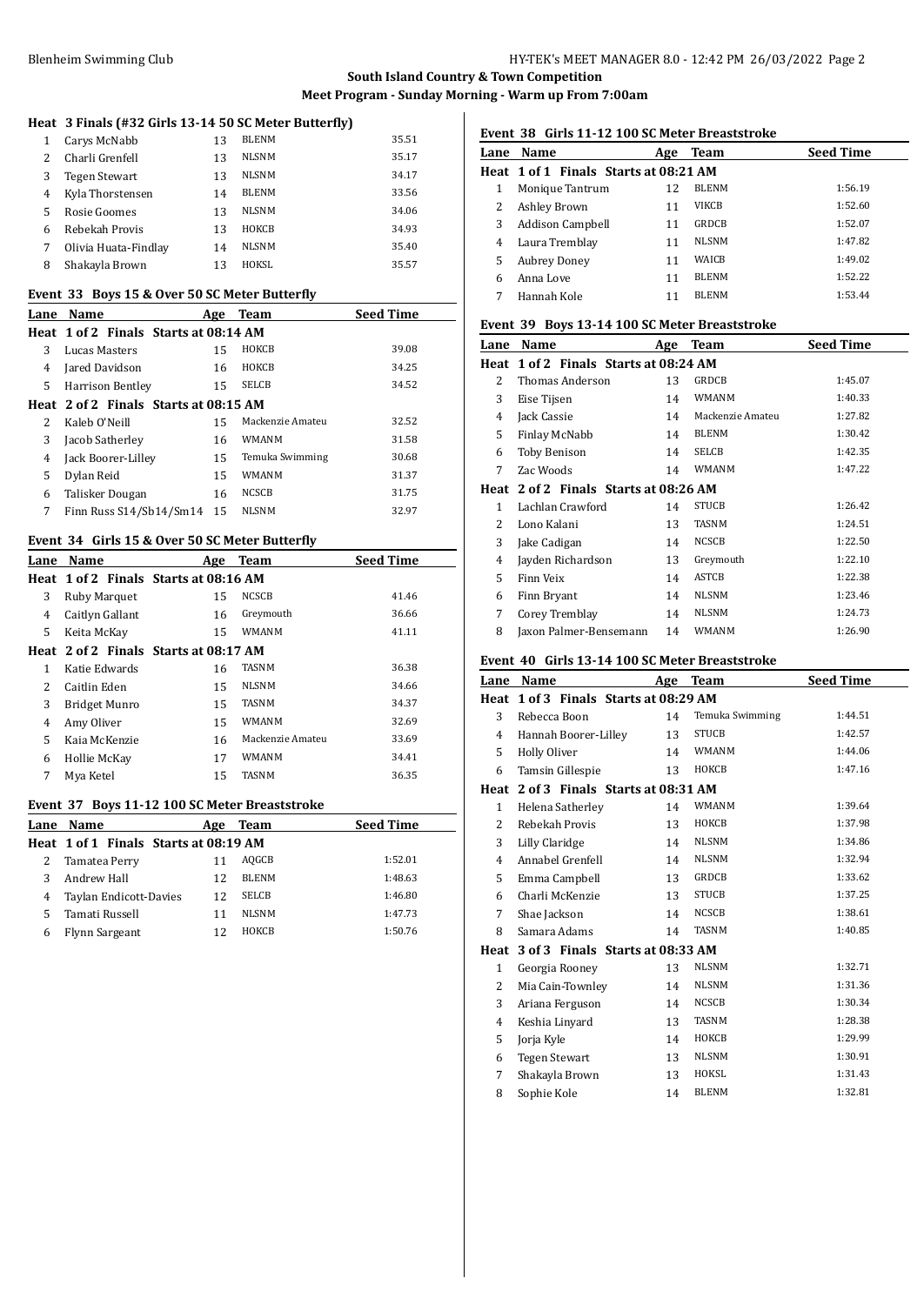| Event 41 Boys 15 & Over 100 SC Meter Breaststroke |                                                                           |            |                  |                  |  |
|---------------------------------------------------|---------------------------------------------------------------------------|------------|------------------|------------------|--|
|                                                   | Lane Name                                                                 |            | Age Team         | <b>Seed Time</b> |  |
|                                                   | Heat 1 of 1 Finals Starts at 08:36 AM                                     |            |                  |                  |  |
| 3                                                 | Lucas Masters                                                             | 15         | HOKCB            | 1:36.82          |  |
| 4                                                 | Jack Boorer-Lilley                                                        | 15         | Temuka Swimming  | 1:20.58          |  |
| 5                                                 | Talisker Dougan                                                           | 16         | <b>NCSCB</b>     | 1:23.36          |  |
|                                                   |                                                                           |            |                  |                  |  |
|                                                   | Event 42 Girls 15 & Over 100 SC Meter Breaststroke                        |            |                  |                  |  |
|                                                   | Victory ceremonies for events 25-34<br>will immediately follow this event |            |                  |                  |  |
|                                                   | Lane Name                                                                 | Age        | <b>Team</b>      | <b>Seed Time</b> |  |
|                                                   | Heat 1 of 1 Finals Starts at 08:38 AM                                     |            |                  |                  |  |
| 3                                                 | <b>Ellinor Hine</b>                                                       | 16         | <b>NLSNM</b>     | 1:33.46          |  |
| 4                                                 | Caitlin Eden                                                              | 15         | <b>NLSNM</b>     | 1:27.20          |  |
| 5                                                 | Keita McKay                                                               | 15         | WMANM            | 1:31.04          |  |
| 6                                                 | Freya Craig                                                               | 15         | HOKCB            | 1:35.72          |  |
|                                                   |                                                                           |            |                  |                  |  |
|                                                   | Event 43 Boys 10 & Under 50 SC Meter Freestyle                            |            |                  |                  |  |
| Lane                                              | Name                                                                      |            | Age Team         | <b>Seed Time</b> |  |
|                                                   | Heat 1 of 1 Finals Starts at 08:40 AM                                     |            |                  |                  |  |
| 4                                                 | Kyle Endicott-Davies S10/                                                 | 10         | <b>SELCB</b>     | 43.83            |  |
|                                                   | Event 45 Boys 11-12 50 SC Meter Freestyle                                 |            |                  |                  |  |
| Lane                                              | Name                                                                      | Age        | Team             | <b>Seed Time</b> |  |
|                                                   | Heat 1 of 1 Finals Starts at 08:41 AM                                     |            |                  |                  |  |
| 2                                                 | Andrew Hall                                                               | 12         | <b>BLENM</b>     | 38.20            |  |
| 3                                                 | Daniel Heffernan                                                          | 11         | Temuka Swimming  | 36.88            |  |
| 4                                                 | Isaac Boorer-Lilley                                                       | 12         | <b>STUCB</b>     | 36.54            |  |
| 5                                                 | James Trimboy                                                             | 11         | NCSCB            | 36.82            |  |
| 6                                                 | Koben Wieblitz                                                            | 12         | HOKCB            | 37.17            |  |
| 7                                                 | Charlie Hughes                                                            | 11         | <b>WMANM</b>     | 38.70            |  |
|                                                   |                                                                           |            |                  |                  |  |
|                                                   | Event 46 Girls 11-12 50 SC Meter Freestyle                                |            |                  |                  |  |
|                                                   | Lane Name<br>Heat 1 of 2 Finals Starts at 08:43 AM                        |            | Age Team         | Seed Time        |  |
| 3                                                 | Monique Tantrum                                                           | 12         | <b>BLENM</b>     | 40.78            |  |
| 4                                                 | Ava Lausen                                                                | 12         | TASNM            | 39.98            |  |
| 5.                                                | Isobel McLauchlan                                                         | 11         | <b>BLENM</b>     | 40.63            |  |
|                                                   | Heat 2 of 2 Finals Starts at 08:44 AM                                     |            |                  |                  |  |
|                                                   | 2 Ashley Brown                                                            |            | 11 VIKCB         | 39.30            |  |
| 3                                                 | Hannah Kole                                                               | 11         | BLENM            | 38.38            |  |
| 4                                                 | <b>Aubrey Doney</b>                                                       | 11         | WAICB            | 37.43            |  |
| 5                                                 | Ella Clements                                                             | 12         | WMANM            | 38.10            |  |
| 6                                                 | Nia Linyard                                                               | 11         | TASNM            | 38.53            |  |
| 7                                                 | Esme Tombs                                                                | 11         | STUCB            | 39.71            |  |
|                                                   |                                                                           |            |                  |                  |  |
|                                                   | Event 47 Boys 13-14 50 SC Meter Freestyle                                 |            |                  |                  |  |
|                                                   | Lane Name                                                                 | <b>Age</b> | <b>Team</b>      | <b>Seed Time</b> |  |
|                                                   | Heat 1 of 3 Finals Starts at 08:45 AM                                     |            |                  |                  |  |
| 2                                                 | Kaleb Brown                                                               | 14         | VIKCB            | 35.14            |  |
| 3                                                 | Eise Tijsen                                                               | 14         | WMANM            | 33.00            |  |
| 4                                                 | Blake Jordan                                                              | 13         | Mackenzie Amateu | 32.40            |  |
| 5                                                 | Zac Gallant                                                               | 13         | Greymouth        | 32.54            |  |
| 6                                                 | Thomas Anderson                                                           | 13         | GRDCB            | 33.37            |  |
| 7                                                 | Finn Chatterton                                                           | 13         | NCSCB            | 35.73            |  |
|                                                   |                                                                           |            |                  |                  |  |

# **Heat 2 of 3 Finals Starts at 08:47 AM**

| 1 | Jack Cassie                                 | 14 | Mackenzie Amateu | 31.68 |
|---|---------------------------------------------|----|------------------|-------|
| 2 | Liam Chalke                                 | 14 | ASTCB            | 29.54 |
| 3 | Zac Woods                                   | 14 | <b>WMANM</b>     | 29.48 |
| 4 | Oliver Wieblitz                             | 14 | ноксв            | 28.88 |
| 5 | Jayden Richardson                           | 13 | Greymouth        | 29.45 |
| 6 | Jaxon Palmer-Bensemann                      | 14 | <b>WMANM</b>     | 29.51 |
| 7 | Jaeger Sims                                 | 13 | Temuka Swimming  | 31.29 |
| 8 | Marcell Kepess                              | 13 | <b>TASNM</b>     | 32.31 |
|   | Heat   3 of 3   Finals   Starts at 08:48 AM |    |                  |       |
| 1 | Lockie Oliver                               | 13 | Greymouth        | 28.77 |
| 2 | Finn Veix                                   | 14 | ASTCB            | 28.40 |
| 3 | Chase Banks                                 | 14 | <b>NLSNM</b>     | 28.28 |
| 4 | Ryan Beardsmore                             | 14 | <b>NCSCB</b>     | 28.20 |
| 5 | Lono Kalani                                 | 13 | <b>TASNM</b>     | 28.25 |
| 6 | Corey Tremblay                              | 14 | <b>NLSNM</b>     | 28.32 |
| 7 |                                             |    |                  |       |
|   | Sam McAlister                               | 14 | <b>NCSCB</b>     | 28.64 |
| 8 | Finlay McNabb                               | 14 | <b>BLENM</b>     | 28.83 |

#### **Event 48 Girls 13-14 50 SC Meter Freestyle**

| Lane           | Name                                  | Age | <b>Team</b>      | <b>Seed Time</b> |  |  |
|----------------|---------------------------------------|-----|------------------|------------------|--|--|
|                | Heat 1 of 4 Finals Starts at 08:49 AM |     |                  |                  |  |  |
| 2              | Samara Adams                          | 14  | TASNM            | 36.30            |  |  |
| 3              | Emma Fraser                           | 13  | <b>WMANM</b>     | 34.76            |  |  |
| 4              | Rebecca Boon                          | 14  | Temuka Swimming  | 34.38            |  |  |
| 5              | Holly Oliver                          | 14  | <b>WMANM</b>     | 34.51            |  |  |
| 6              | Matilda Knowler                       | 13  | <b>VIKCB</b>     | 35.38            |  |  |
|                | Heat 2 of 4 Finals Starts at 08:50 AM |     |                  |                  |  |  |
| $\mathbf{1}$   | Tamsin Gillespie                      | 13  | НОКСВ            | 33.77            |  |  |
| $\overline{2}$ | Carys McNabb                          | 13  | <b>BLENM</b>     | 33.64            |  |  |
| 3              | Shae Jackson                          | 14  | <b>NCSCB</b>     | 33.27            |  |  |
| $\overline{4}$ | Mikaela Smith                         | 14  | <b>WMANM</b>     | 33.10            |  |  |
| 5              | Ariah Bayley                          | 14  | <b>NLSNM</b>     | 33.15            |  |  |
| 6              | Hope Herrick                          | 14  | Mackenzie Amateu | 33.32            |  |  |
| 7              | Isabelle Schwarzenbach                | 14  | <b>WMANM</b>     | 33.74            |  |  |
| 8              | Hannah Hopkins                        | 13  | Greymouth        | 34.21            |  |  |
| Heat           | 3 of 4 Finals Starts at 08:52 AM      |     |                  |                  |  |  |
| $\mathbf{1}$   | Charli Grenfell                       | 13  | <b>NLSNM</b>     | 32.80            |  |  |
| $\overline{2}$ | Emma Campbell                         | 13  | <b>GRDCB</b>     | 32.59            |  |  |
| 3              | Shakayla Brown                        | 13  | HOKSL            | 32.11            |  |  |
| 4              | Olivia Huata-Findlay                  | 14  | <b>NLSNM</b>     | 31.92            |  |  |
| 5              | <b>Tegen Stewart</b>                  | 13  | <b>NLSNM</b>     | 32.08            |  |  |
| 6              | Hannah Heffernan                      | 14  | Temuka Swimming  | 32.54            |  |  |
| 7              | Georgia Rooney                        | 13  | <b>NLSNM</b>     | 32.64            |  |  |
| 8              | Sophie Whittaker                      | 13  | Greymouth        | 32.82            |  |  |
|                | Heat 4 of 4 Finals Starts at 08:53 AM |     |                  |                  |  |  |
| $\mathbf{1}$   | Lilly Claridge                        | 14  | <b>NLSNM</b>     | 31.57            |  |  |
| $\overline{2}$ | Rosie Goomes                          | 13  | NLSNM            | 31.41            |  |  |
| 3              | Annabel Grenfell                      | 14  | <b>NLSNM</b>     | 30.69            |  |  |
| 4              | Jorja Kyle                            | 14  | HOKCB            | 30.56            |  |  |
| 5              | Mia Cain-Townley                      | 14  | <b>NLSNM</b>     | 30.69            |  |  |
| 6              | Mia Flint                             | 13  | JASCB            | 31.24            |  |  |
| 7              | Rebekah Provis                        | 13  | ноксв            | 31.53            |  |  |
| 8              | Jade Hughes                           | 14  | WMANM            | 31.60            |  |  |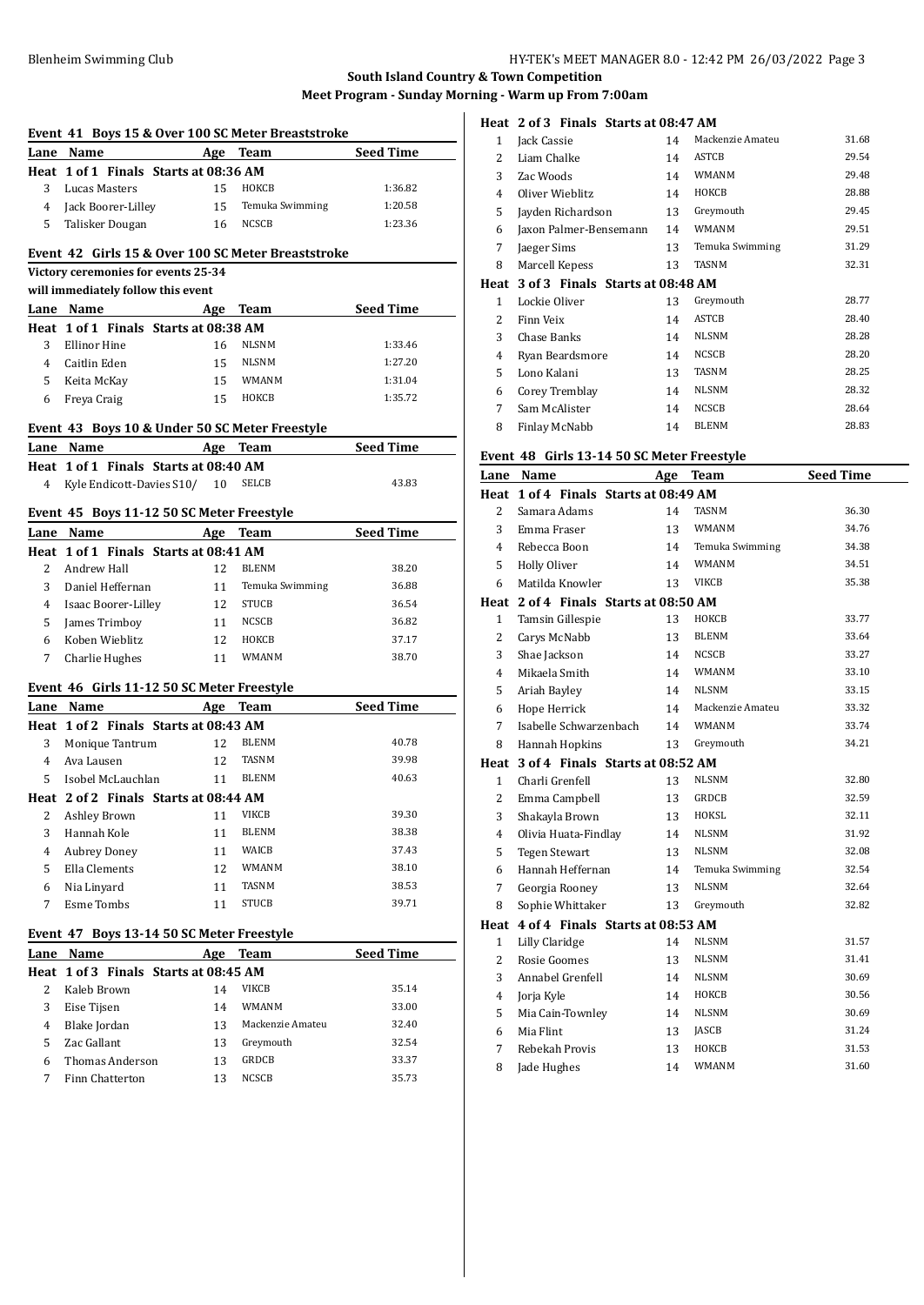|                | Event 49 Boys 15 & Over 50 SC Meter Freestyle     |    |                  |                  |
|----------------|---------------------------------------------------|----|------------------|------------------|
|                | Lane Name                                         |    | Age Team         | <b>Seed Time</b> |
|                | Heat 1 of 2 Finals Starts at 08:54 AM             |    |                  |                  |
| 3              | Jared Davidson                                    | 16 | ноксв            | 32.50            |
| 4              | Kurt Berry                                        | 15 | Greymouth        | 30.54            |
| 5.             | Lucas Masters                                     | 15 | HOKCB            | 31.82            |
|                | Heat 2 of 2 Finals Starts at 08:55 AM             |    |                  |                  |
| 2              | Finn Russ S14/Sb14/Sm14                           | 15 | NLSNM            | 29.25            |
| 3              | Kaleb O'Neill                                     | 15 | Mackenzie Amateu | 28.67            |
| $\overline{4}$ | Dylan Reid                                        | 15 | <b>WMANM</b>     | 28.50            |
| 5              | Talisker Dougan                                   | 16 | <b>NCSCB</b>     | 28.67            |
| 6              | Jacob Satherley                                   | 16 | <b>WMANM</b>     | 28.84            |
| 7              | Harrison Bentley                                  | 15 | SELCB            | 30.25            |
|                | Event 50 Girls 15 & Over 50 SC Meter Freestyle    |    |                  |                  |
|                | Victory ceremonies for events 35-44               |    |                  |                  |
|                | will immediately follow this event                |    |                  |                  |
|                | Lane Name                                         |    | Age Team         | <b>Seed Time</b> |
|                | Heat 1 of 2 Finals Starts at 08:56 AM             |    |                  |                  |
| 3              | Saffron Berriman                                  | 15 | TASNM            | 33.38            |
| $\overline{4}$ | Caitlyn Gallant                                   | 16 | Greymouth        | 32.86            |
| 5              | Merryn Jellie                                     | 15 | НОКСВ            | 33.21            |
|                | Heat 2 of 2 Finals Starts at 08:58 AM             |    |                  |                  |
| $\mathbf{1}$   | <b>Bridget Munro</b>                              | 15 | TASNM            | 31.40            |
| 2              | Amy Oliver                                        | 15 | <b>WMANM</b>     | 30.51            |
| 3              | Mya Ketel                                         | 15 | <b>TASNM</b>     | 30.36            |
| 4              | Hollie McKay                                      | 17 | WMANM            | 30.22            |
| 5              | Molli O'Neill                                     | 17 | Mackenzie Amateu | 30.25            |
| 6              | Kaia McKenzie                                     | 16 | Mackenzie Amateu | 30.49            |
| 7              | Katie Edwards                                     | 16 | TASNM            | 31.36            |
|                |                                                   |    |                  |                  |
|                | Event 51 Boys 10 & Under 100 SC Meter Backstroke  |    |                  |                  |
|                | Lane Name                                         |    | Age Team         | <b>Seed Time</b> |
|                | Heat 1 of 1 Finals Starts at 08:59 AM             |    | SELCB            | 1:51.28          |
| $\overline{4}$ | Kyle Endicott-Davies S10/                         | 10 |                  |                  |
|                | Event 52 Girls 10 & Under 100 SC Meter Backstroke |    |                  |                  |
|                | Lane Name                                         |    | Age Team         | <b>Seed Time</b> |
|                | Heat 1 of 1 Finals Starts at 09:02 AM             |    |                  |                  |
| 4              | Kelicia Purcell                                   | 9  | <b>SELCB</b>     | 1:48.80          |
| 5              | Rosie Claridge                                    | 10 | NLSNM            | 1:49.28          |
|                | Event 53 Boys 11-12 100 SC Meter Backstroke       |    |                  |                  |
|                |                                                   |    |                  |                  |
|                | Lane Name                                         |    | Age Team         | <b>Seed Time</b> |
| Heat           | 1 of 1 Finals Starts at 09:04 AM                  |    |                  |                  |
| 3              | Quinn Verran                                      | 11 | <b>BLENM</b>     | 1:37.78          |
| $\overline{4}$ | Daniel Heffernan                                  | 11 | Temuka Swimming  | 1:36.71          |
| 5              | Tamati Russell                                    | 11 | <b>NLSNM</b>     | 1:37.08          |
| 6              | Bruno Resende                                     | 12 | Temuka Swimming  | 1:38.80          |
|                |                                                   |    |                  |                  |
|                |                                                   |    |                  |                  |

# **Event 54 Girls 11-12 100 SC Meter Backstroke**

|                  | Age                         |              | <b>Seed Time</b>                              |
|------------------|-----------------------------|--------------|-----------------------------------------------|
|                  |                             |              |                                               |
|                  |                             | <b>NLSNM</b> | 1:42.54                                       |
| Hannah Kole      | 11                          | <b>BLENM</b> | 1:42.10                                       |
| Nia Linyard      | 11                          | <b>TASNM</b> | 1:36.81                                       |
| Esme Tombs       | 11                          | <b>STUCB</b> | 1:38.27                                       |
| Addison Campbell |                             | GRDCB        | 1:42.50                                       |
|                  | Lane Name<br>Laura Tremblay |              | Team<br>Heat 1 of 1 Finals Starts at 09:07 AM |

### **Event 55 Boys 13-14 100 SC Meter Backstroke**

| Lane | Name                                  | Age | <b>Team</b>      | <b>Seed Time</b> |
|------|---------------------------------------|-----|------------------|------------------|
|      | Heat 1 of 2 Finals Starts at 09:10 AM |     |                  |                  |
| 1    | Kaleb Brown                           | 14  | <b>VIKCB</b>     | 1:25.36          |
| 2    | Oliver Wieblitz                       | 14  | ноксв            | 1:23.12          |
| 3    | Jack Cassie                           | 14  | Mackenzie Amateu | 1:22.53          |
| 4    | Marcell Kepess                        | 13  | <b>TASNM</b>     | 1:20.71          |
| 5    | Zac Woods                             | 14  | WMANM            | 1:21.81          |
| 6    | Blake Jordan                          | 13  | Mackenzie Amateu | 1:22.86          |
| 7    | Zac Gallant                           | 13  | Greymouth        | 1:23.94          |
| 8    | Finn Chatterton                       | 13  | <b>NCSCB</b>     | 1:34.49          |
|      | Heat 2 of 2 Finals Starts at 09:12 AM |     |                  |                  |
| 1    | Jake Cadigan                          | 14  | <b>NCSCB</b>     | 1:17.14          |
| 2    | Lachlan Crawford                      | 14  | <b>STUCB</b>     | 1:16.39          |
| 3    | Ryan Beardsmore                       | 14  | <b>NCSCB</b>     | 1:13.76          |
| 4    | Jayden Richardson                     | 13  | Greymouth        | 1:12.97          |
| 5    | Lockie Oliver                         | 13  | Greymouth        | 1:12.98          |
| 6    | Max Skehan                            | 13  | <b>BLENM</b>     | 1:15.11          |
| 7    | Chase Banks                           | 14  | <b>NLSNM</b>     | 1:16.64          |
| 8    | Emil Fischer                          | 14  | Greymouth        | 1:17.69          |

### **Event 56 Girls 13-14 100 SC Meter Backstroke**

| Lane           | Name                                  | Age | <b>Team</b>      | <b>Seed Time</b> |
|----------------|---------------------------------------|-----|------------------|------------------|
| Heat           | 1 of 4 Finals Starts at 09:14 AM      |     |                  |                  |
| 3              | Merle Schulze-Steinen                 | 14  | <b>TASNM</b>     | 1:34.46          |
| 4              | Hope Herrick                          | 14  | Mackenzie Amateu | 1:29.81          |
| 5              | Isabelle Schwarzenbach                | 14  | <b>WMANM</b>     | 1:32.92          |
|                | Heat 2 of 4 Finals Starts at 09:17 AM |     |                  |                  |
| 2              | Matilda Knowler                       | 13  | <b>VIKCB</b>     | 1:29.25          |
| 3              | Hannah Boorer-Lilley                  | 13  | <b>STUCB</b>     | 1:28.18          |
| $\overline{4}$ | Alexis Sandall                        | 14  | <b>NLSNM</b>     | 1:27.29          |
| 5              | Hannah Hopkins                        | 13  | Greymouth        | 1:27.57          |
| 6              | Rebecca Boon                          | 14  | Temuka Swimming  | 1:28.84          |
| 7              | Milla Anticich                        | 14  | <b>NLSNM</b>     | 1:29.43          |
| Heat           | 3 of 4 Finals Starts at 09:19 AM      |     |                  |                  |
| $\mathbf{1}$   | Helena Satherley                      | 14  | <b>WMANM</b>     | 1:25.80          |
| 2              | Mikaela Smith                         | 14  | <b>WMANM</b>     | 1:24.70          |
| 3              | Bella Cain-Townley                    | 13  | <b>NLSNM</b>     | 1:23.52          |
| $\overline{4}$ | Olivia Huata-Findlay                  | 14  | <b>NLSNM</b>     | 1:23.20          |
| 5              | Charli Grenfell                       | 13  | <b>NLSNM</b>     | 1:23.24          |
| 6              | Charli McKenzie                       | 13  | <b>STUCB</b>     | 1:23.58          |
| 7              | Jorja Kyle                            | 14  | HOKCB            | 1:25.02          |
| 8              | Tamsin Gillespie                      | 13  | HOKCB            | 1:26.58          |
|                |                                       |     |                  |                  |